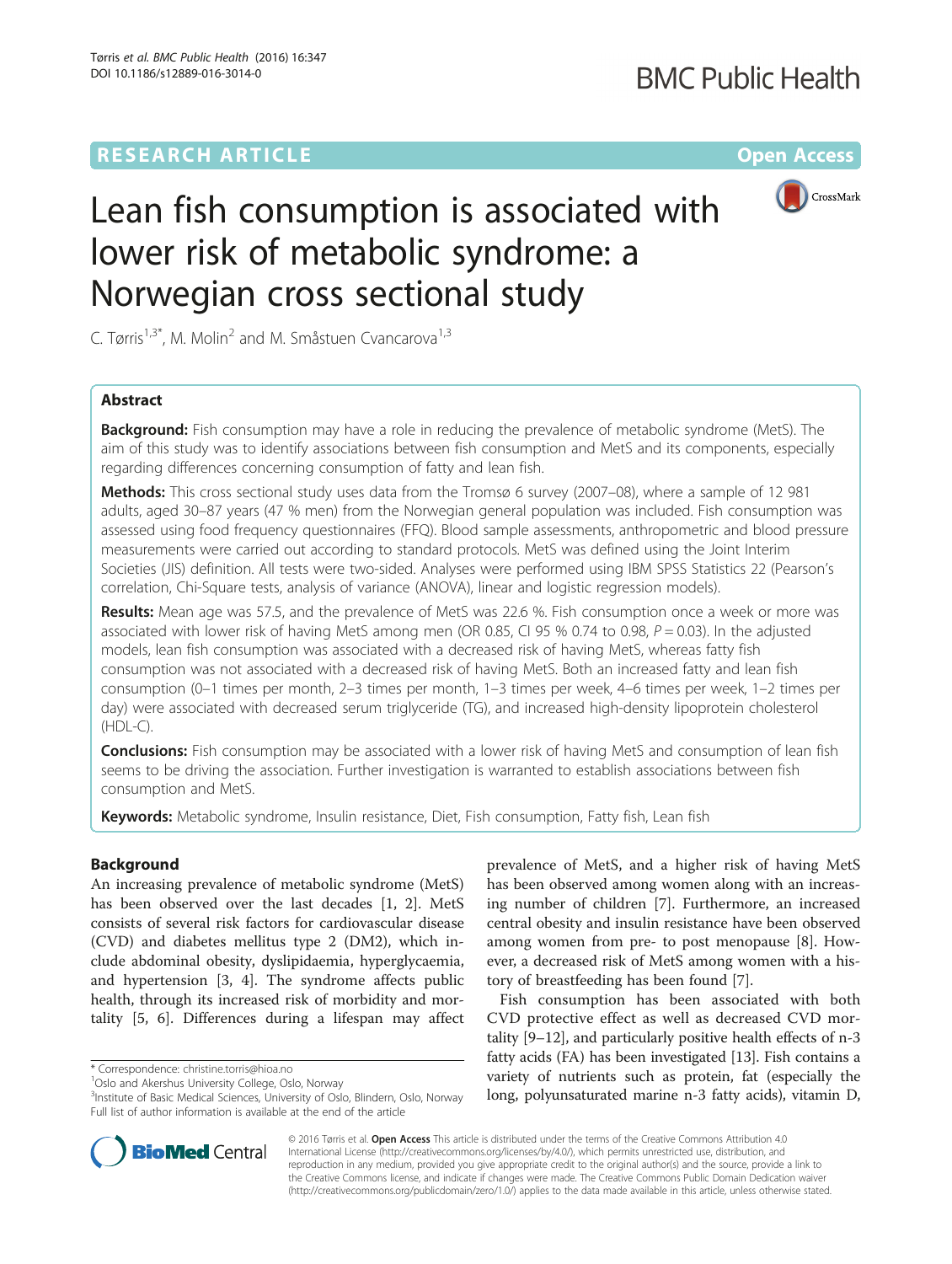vitamin B12, selenium and iodine [\[14](#page-7-0)] which may contribute to positive health implications on MetS [[5, 15](#page-7-0)]. Fatty fish has a higher content of fat and different fatty acids compared to lean fish, and lean fish contains more iodine and less energy compared to fatty fish [\[14\]](#page-7-0). A recent review reported that few studies have investigated associations between fish consumption and MetS prevalence, but lean and fatty fish was not investigated separately in these studies [[16](#page-7-0)]. Furthermore, studies have suggested that associations between fish consumption and MetS may be gender-related [\[16](#page-7-0)]. In the review three of the four studies that reported associations between fish consumption and MetS, found associations among men and only one study reported associations among women. Higher fish consumption has also been associated with a healthier metabolic profile, reduced WC [[17](#page-7-0)], healthier lipid profile [[18](#page-7-0), [19\]](#page-7-0), and reduced blood pressure level [[20\]](#page-7-0).

The aim of this study was to identify associations between fish consumption and MetS and its components, with particular emphasis on detecting possible differences concerning consumption of fatty and lean fish. While previous published studies have investigated fish consumption as an entity [\[16\]](#page-7-0), this study examined fatty and lean fish separately. Our overall hypothesis is that higher fish consumption is associated with lower risk of MetS and a healthier metabolic profile.

#### Methods

#### Study sample

This cross sectional study uses data from the Tromsø 6 survey (2007–08) where a representative sample  $(n = 12)$ 981) of the Tromsø population (Northern Norway) was invited to participate [\[21, 22](#page-7-0)]. Tromsø 6 was carried out from October 2007 to December 2008, and a total of 12 984 participants aged 30–87 years were examined. The attendance rate was 66 % [[22\]](#page-7-0). This study was approved by the Regional Committee for Medical Research Ethics, South East Norway.

#### Questionnaires, measurements and serum samples

Measurements were taken according to standard protocols, and participants answered questionnaires concerning demographic data (age, education, physical activity), health and diet [[21, 22](#page-7-0)]. The questionnaire containing dietary data was completed at home and brought to the study site, where it was checked by a research technician for inconsistencies and incomplete data. Fish consumption was assessed using a food frequency questionnaire (FFQ), including consumption of fatty fish (e.g. salmon, trout, mackerel, herring, halibut, redfish) and lean fish (0–1 times per month, 2–3 times per month, 1–3 times per week, 4–6 times per week, 1–2 times per day).

All examinations, measurements, and laboratory work followed standardised procedures performed by trained health personnel. Systolic and diastolic blood pressure was measured using an automated device (Dinamap Pro care 300 Monitor, GE Healthcare, Norway). The cuff was chosen after the circumference of the upper arm measure, and measured on the upper right arm in a sitting position. Waist circumference was measured without outerwear, using a measuring tape, and measured across the belly button [[22\]](#page-7-0).

Blood samples were collected, and venipuncture was performed with participants in a sitting position. Participants were not required to fast, but only allowed to drink water and black coffee during their visits. A light tourniquet was used and released before sampling. The blood samples were sent twice daily to the Department of Laboratory Medicine, University Hospital North Norway, Tromsø, which is an accredited laboratory (ISO-standard 17025) [\[22](#page-7-0)].

#### Metabolic syndrome

In the present study MetS was defined by the Joint Interim Societies (JIS) definition [\[4](#page-7-0)], where a presence of any three of five risk factors constitutes a diagnosis of MetS. For waist circumference (WC) the International Diabetes Foundation (IDF) cut points were used [[23\]](#page-7-0). To diagnose MetS a presence of three or more of the five risk factors constitutes a diagnosis of MetS. The following criteria were used in this study: WC ≥94 cm in men and ≥80 cm in women. For triglycerides (TG) ≥150 mg/ dL (1.7 mmol/L), for high-density lipoprotein cholesterol (HDL-C) <40 mg/dL (1.0 mmol/L) in men and <50 mg/ dL (1.3 mmol/L) in women, and for glucose  $\geq 100$  mg/dL (5.5 mmol/L). For blood pressure the criteria was systolic blood pressure (SBP) ≥130 mmHg and/or diastolic blood pressure (DBP) ≥85 mmHg. The serum glucose used in this study was non-fasting.

#### Statistical analyses

Due to hormonal differences in men and women, and changes over a lifespan (pre- and postmenopausal women, aging), data are presented stratified by gender and agegroups (<45 years, 45–59 years, 60–69, ≥70 years). Fish consumption was analysed both as less/higher than once a week, and as 0–1 times/month, 2–3 times/month, 1–3 times/week, 4–6 times/week and 1–2 times/day.

The MetS components were analysed as continuous variables. To investigate crude associations between fish consumption and MetS prevalence or its components, Chi-Square tests for categorical variables and analysis of variance (ANOVA) for continuous variables were used. Correlations between pairs of continuous variables were examined by Pearson's correlation. Linear regression models were fitted to examine relationships between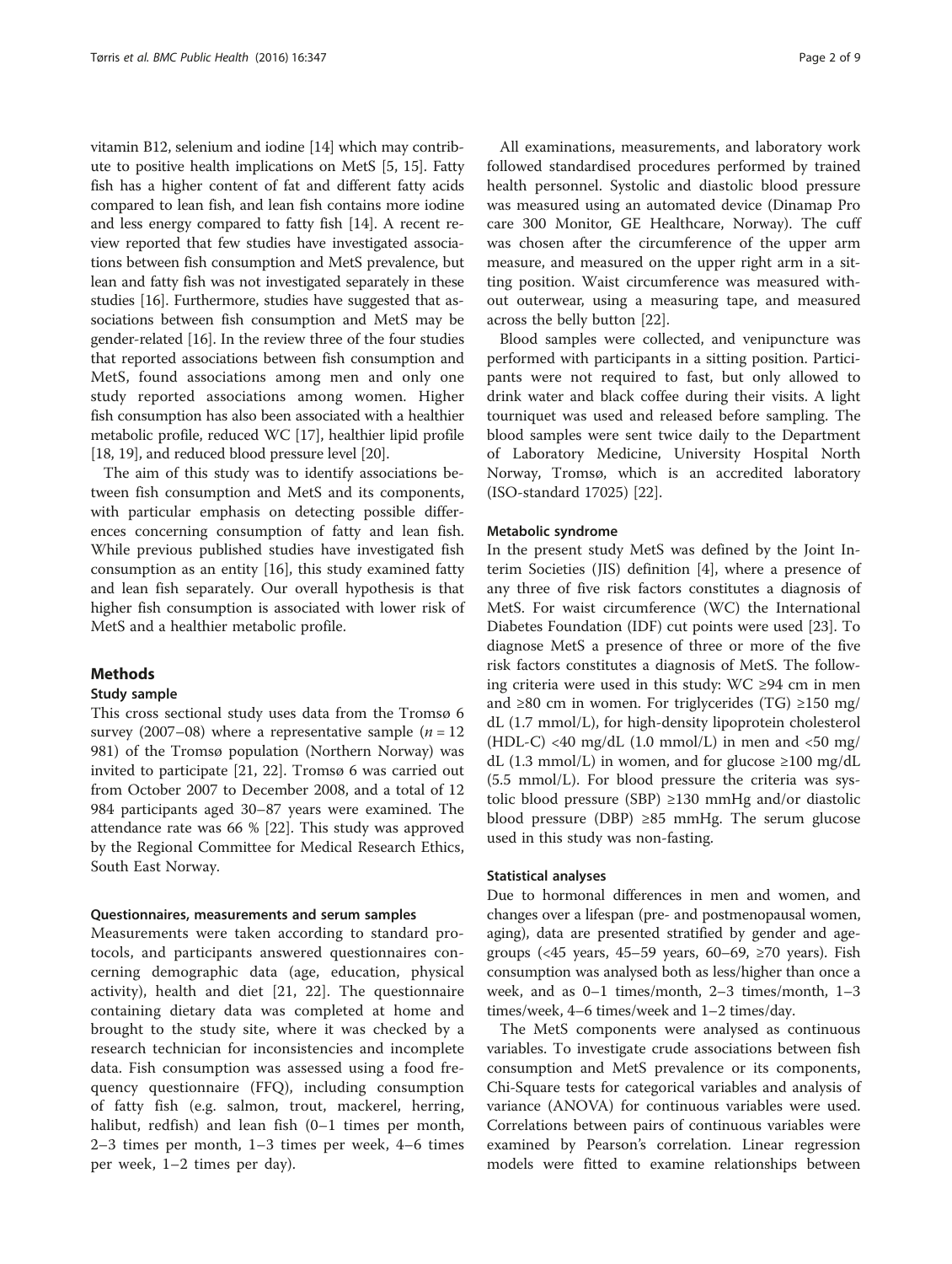components of MetS (continuous) as dependent variable, and fish consumption (categorical) as independent variable. Logistic regression models were used when analysing MetS as a binary outcome variable, and potential confounding variables were adjusted for (age, physical activity, cod liver oil, parity, lactation). P-value <0.05 was considered statistical significant. All tests were twosided. Analyses were performed using IBM SPSS Statistics 22.

## Results

The present study consisted of 12 981 participants, mean age 57.5 (range 30–87 years, 47 % men and 53 % women). Of these, 45.1 % had had acquired at least a higher education with high school diploma or more. Among women, 90.3 % reported giving birth (range 0– 12 children), with an average of 2.3 (1.3) children. Among the participants, 91.4 % consumed fish (both fatty and lean) once a week or more, 72.3 % consumed lean fish and 57.1 % consumed fatty fish once a week or more. In the whole sample, those consuming fish once a week or more were significantly older, with significantly lower TG and significantly higher HDL-C, blood pressure and glucose, compared to those consuming fish less than once a week. However, when investigating the associations among men and women separately, there was not a statistically significant difference in TG level among women who consumed fish once a week or more, compared to those consuming fish less than once a week. Further, there was neither any statistically significant difference in DBP among men, for those consuming fish once a week or more, compared to those consuming fish less than once a week (Table 1).

When modeled with linear regression models, we revealed statistically significant correlations between MetS components as dependent variables and age as independent variable. All the MetS components increased with age, except for TG which decreased among older men (B = −0.012, CI −0.015 to –0.010). Serum TG levels increased with age among women  $(B = 0.007, CI\ 0.006$  to 0.009) but not men. Further, decrease in weight was correlated with increase in age among men  $(B = -0.19, C1)$ 

|                                 |       | Fish consumption |               |          |
|---------------------------------|-------|------------------|---------------|----------|
|                                 |       | <1/week          | $\geq$ 1/week | $P^*$    |
| Age (years)                     | Total | 51.0 (11.87)     | 59.1 (12.34)  | < 0.0001 |
|                                 | Women | 51.3 (12.66)     | 59.0 (12.59)  | < 0.0001 |
|                                 | Men   | 50.7 (10.93)     | 59.2 (12.04)  | < 0.0001 |
| Waist circumference (cm)        | Total | 94.8 (12.32)     | 94.9 (12.19)  | 0.5      |
|                                 | Women | 90.6 (12.16)     | 91.0 (12.15)  | 0.3      |
|                                 | Men   | 99.5 (10.68)     | 99.5 (10.55)  | 0.9      |
| Triglycerides (mmol/l)          | Total | 1.63(1.05)       | 1.50(0.95)    | < 0.0001 |
|                                 | Women | 1.41(0.88)       | 1.39(0.92)    | 0.6      |
|                                 | Men   | 1.89(1.15)       | 1.63(0.97)    | < 0.0001 |
| HDL-cholesterol (mmol/L)        | Total | 1.44(0.41)       | 1.53(0.44)    | < 0.0001 |
|                                 | Women | 1.58(0.41)       | 1.66(0.44)    | < 0.0001 |
|                                 | Men   | 1.28(0.34)       | 1.37(0.39)    | < 0.0001 |
| Systolic blood pressure (mmhq)  | Total | 133.4 (22.31)    | 140.2 (24.2)  | < 0.0001 |
|                                 | Women | 130.0 (24.30)    | 138.5 (26.23) | < 0.0001 |
|                                 | Men   | 137.3 (19.17)    | 142.2 (21.50) | < 0.0001 |
| Diastolic blood pressure (mmhg) | Total | 78.0 (11.61)     | 78.8 (11.41)  | 0.001    |
|                                 | Women | 74.7 (11.44)     | 76.2 (11.34)  | < 0.0001 |
|                                 | Men   | 81.6 (10.69)     | 81.2 (10.74)  | 0.5      |
| S-Glucose (mmol/L) <sup>a</sup> | Total | 5.15(1.13)       | 5.26 (1.24)   | < 0.0001 |
|                                 | Women | 5.02(0.91)       | 5.14(1.08)    | < 0.0001 |
|                                 | Men   | 5.30 (1.32)      | 5.40 (1.40)   | 0.02     |

Consumption of fish less than once a week/once a week or more, in total population and by gender, mean (SD)

Numbers of participants vary because of missing information variables

WC Waist circumference, S-TG S-Triglycerides, HDL-C High Density Lipoprotein-Cholesterol, SBP Systolic blood pressure, DBP Diastolic blood pressure \*p-value by one-way analysis of variance

<sup>a</sup>Serum glucose measured in Tromsø 6 was non-fasting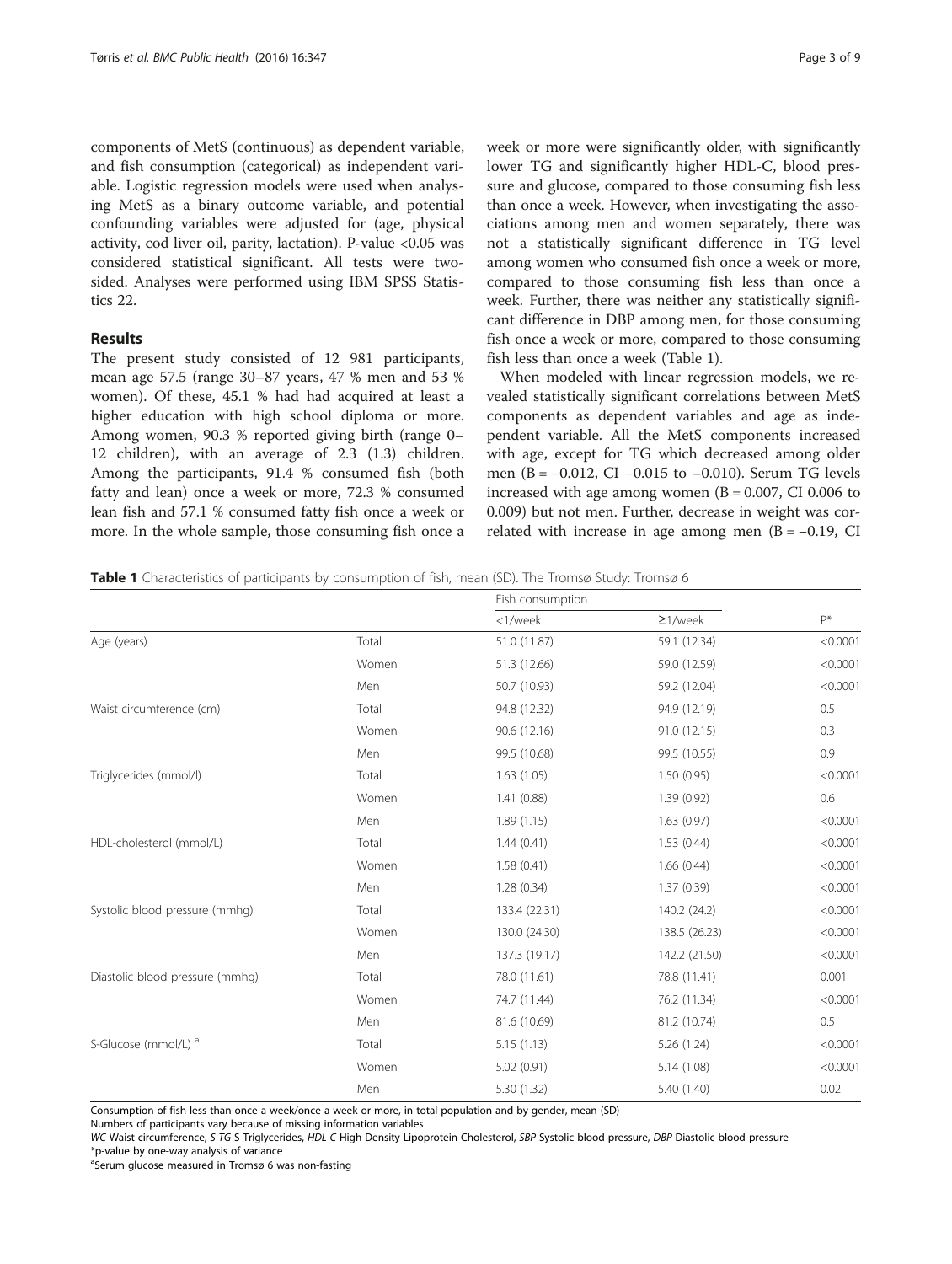−0.213 to –0.159). However, among women the decrease was smaller (B =  $-0.05$ , CI  $-0.074$  to  $-0.027$ ).

MetS prevalence was 22.6 %, with the highest prevalence of MetS among men (Table 2). The prevalence of MetS increased with age for both genders with a drop in men ≥70 years. Only 0.8 % of the participants was diagnosed with all five component of MetS, 5.7 % with four components, 16.1 % with three components, 28.8 % with two components, 34.4 % with one component and 14.2 % did not fulfil the criteria for any of the five component of MetS.

#### Consumption of fish and components of MetS

In linear regression models associations between consumption of fatty and lean fish (0–1 times per month, 2–3 times per month, 1–3 times per week, 4–6 times per week, 1–2 times per day) were investigated respectively as independent variables, with different components of MetS (WC, S-TG, S-HDL-C, SBP, DBP, S-Glucose) as dependent variables both in the whole sample, and among men and women individually (Table [3](#page-4-0) and [4\)](#page-4-0).

An increased consumption of fatty fish was associated with a significant decrease in TG and significant increase in HDL-C, both in the whole sample and when stratified by gender. These associations remained statistically significant also after adjusting for age. An increased consumption of fatty fish was associated with a significantly higher SBP in the whole sample, however when adjusted for age this association no longer remained statistically significant. In the age adjusted model an increased consumption of fatty fish was associated with a significantly lower SBP. An increased consumption of fatty fish was

**Table 2** Prevalence of metabolic syndrome (%) defined by the JIS definition. The Tromsø Study: Tromsø 6

|                  | n       | %    |
|------------------|---------|------|
| Total population | 2 9 2 7 | 22.5 |
| Women            | 1 3 2 9 | 19.2 |
| <45 years        | 209     | 13.6 |
| 45 -59 years     | 324     | 17.0 |
| $60 - 69$ years  | 474     | 22.5 |
| $\geq$ 70 years  | 322     | 24.4 |
| Men              | 1 5 9 8 | 26.5 |
| <45 years        | 296     | 23.1 |
| 45 -60 years     | 484     | 28.0 |
| $60 - 70$ years  | 595     | 29.9 |
| $\geq$ 70 years  | 223     | 21.6 |

Metabolic syndrome criteria by the JIS definition: Waist circumference ≥94 cm in 21.6men and ≥80 cm in women, S-triglycerides ≥150 mg/dL (1.7 mmol/L), S-HDL cholesterol <40 mg/dL (1.0 mmol/L) in men and <50 mg/dL (1.3 mmol/L) in women, systolic blood pressure ≥130 mmHg and diastolic blood pressure ≥85 mmHg, S-glucose ≥100 mg/dL (5.5 mmol/L). Serum glucose measured in Tromsø 6 was non-fasting

also associated with significantly higher serum glucose among women; however the association did not remain significant when adjusted for age (Table [3\)](#page-4-0).

An increased consumption of lean fish was associated with a significantly higher WC. However, the association was no longer statistically significant in the age adjusted model.

An increased consumption of lean fish was associated with a significant decrease in TG, both in the crude and the age adjusted model. An increased consumption of lean fish was significantly associated with an increased HDL-C, both in the whole sample and among men and women. However, this association did not remain significant in the age adjusted models for HDL-C among women. An increased consumption of lean fish was associated with a significantly lower DBP, however only among men in the age adjusted model. An increased consumption of lean fish was associated with significantly higher serum glucose; however the association did not remain significant in the age adjusted models (Table [4\)](#page-4-0).

#### Fish consumption and metabolic syndrome

Consumption of fish and associations with MetS as an entity was investigated using logistic regression, both in the whole sample and separately for males and females (Table [5\)](#page-5-0).

When investigating consumption of both fatty and lean fish together (crude model), men consuming fish once a week or more had 15 % lower risk of having MetS compared to those consuming fish less than once a week (OR 0.85, CI 95 % 0.74 to 0.98, P = 0.03). In the age adjusted model, a lower risk of having MetS was revealed among those consuming fish once a week or more compared to those consuming fish less than once a week. This was observed both among women (OR 0.83, CI 95 % 0.71 to 0.97,  $P = 0.02$ ) and men (OR 0.81, CI 95 % 0.73 to 0.90,  $P = 0.006$ ). These associations remained significant after further adjustment for physical activity, consumption of cod liver oil and parity and lactation among women.

When investigating consumption of fatty fish and lean fish separately, no significant association was found between fatty fish consumption and risk of having MetS.

When investigating associations between lean fish consumption and risk of having MetS, consumption of lean fish was significant associated with lower risk of having MetS both in the whole sample (OR 0.87, CI 95 % 0.79 to 0.96), and among men (OR 0.85, CI 95 % 0.74 to 0.97) in the age adjusted model. This association was however only borderline significant among men in the crude model.

After further adjustments (physical activity, consumption of cod liver oil and parity and lactation among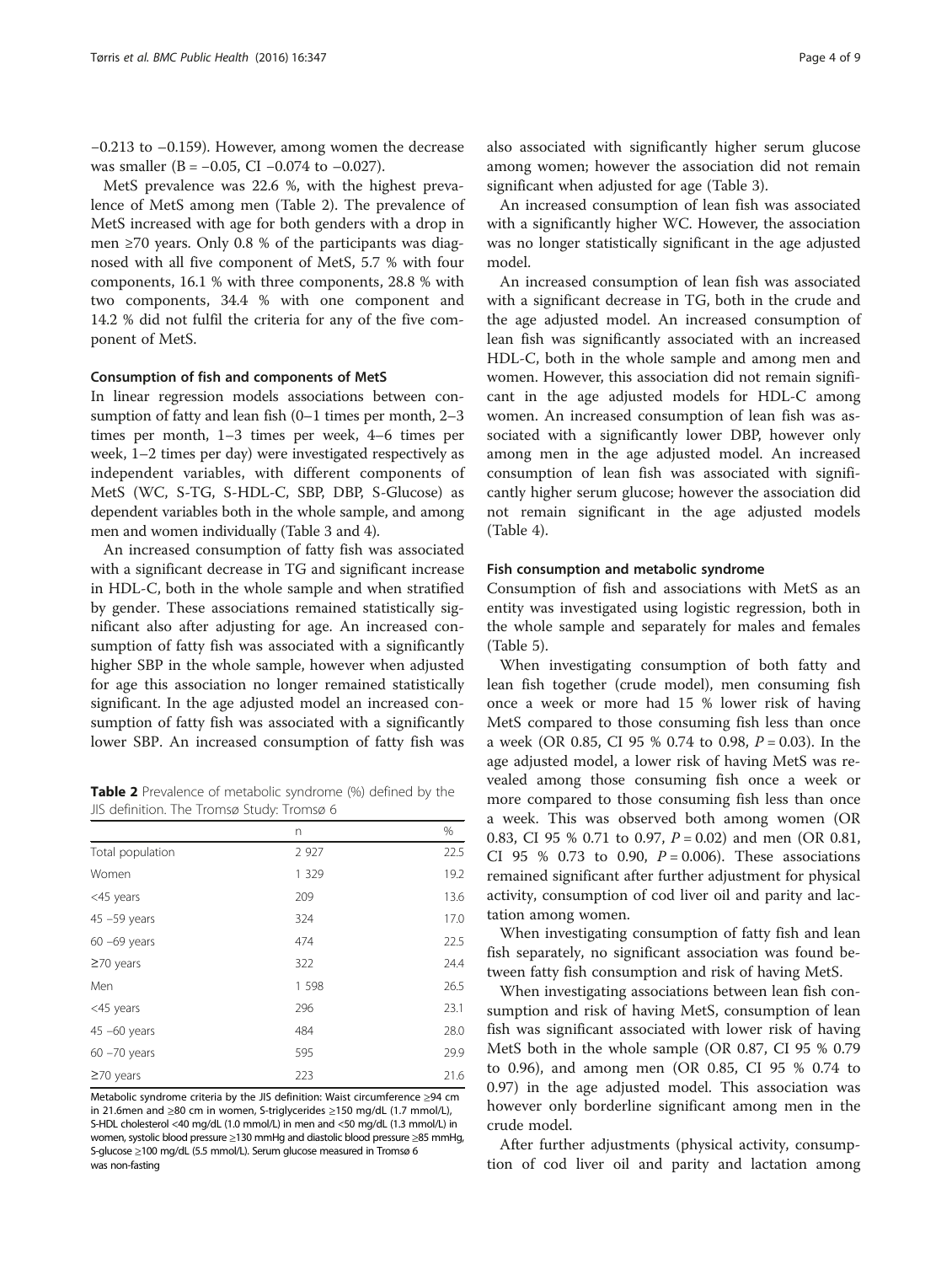<span id="page-4-0"></span>Table 3 Estimated change in various components of metabolic syndrome by an increasing consumption of fatty fish

|                        |              |          | Total population     |          |          | Women                |          | Men      |                      |          |
|------------------------|--------------|----------|----------------------|----------|----------|----------------------|----------|----------|----------------------|----------|
|                        |              | B        | 95 % CI              | p-value  | B        | 95 % CI              | p-value  | B        | 95 % CI              | p-value  |
| WC                     | Unadjusted   | 0.086    | $-0.159$ to 0.330    | 0.5      | 0.130    | $-0.203$ to 0.463    | 0.4      | 0.121    | $-0.191$ to 0.433    | 0.4      |
|                        | Age adjusted | $-0.116$ | $-0.360$ to 0.129    | 0.4      | $-0.093$ | $-0.435$ to 0.239    | 0.6      | $-0.043$ | $-0.354$ to 0.269    | 0.8      |
| $S-TG$                 | Unadjusted   | $-0.045$ | $-0.063$ to $-0.027$ | < 0.0001 | $-0.020$ | $-0.041 - 0.001$     | 0.07     | $-0.070$ | $-0.099$ to $-0.041$ | < 0.0001 |
|                        | Age adjusted | $-0.044$ | $-0.062$ to $-0.025$ | < 0.0001 | $-0.034$ | $-0.056$ to $-0.013$ | 0.001    | $-0.051$ | $-0.080$ to $-0.022$ | 0.001    |
| HDL-C                  | Unadjusted   | 0.028    | 0.020 to 0.037       | < 0.0001 | 0.024    | 0.012 to 0.036       | < 0.0001 | 0.029    | 0.018 to 0.040       | < 0.0001 |
|                        | Age adjusted | 0.020    | 0.012 to 0.029       | < 0.0001 | 0.017    | 0.005 to 0.028       | 0.005    | 0.021    | 0.010 to 0.032       | < 0.0001 |
| SBP                    | Unadjusted   | 1.085    | 0.615 to 1.556       | < 0.0001 | 1.486    | 0.788 to 2.183       | < 0.0001 | 0.682    | 0.072 to 1.298       | 0.03     |
|                        | Age adjusted | $-0.387$ | $-0.806$ to 0.032    | 0.07     | $-0.422$ | $-1.009$ to 0.164    | 0.2      | $-0.287$ | $-0.862$ to 0.287    | 0.3      |
| <b>DBP</b>             | Unadjusted   | 0.172    | $-0.053$ to 0.397    | 0.1      | 0.296    | $-0.009$ to 0.601    | 0.06     | 0.101    | $-0.210$ to 0.411    | 0.5      |
|                        | Age adjusted | $-0.032$ | $-0.257$ to 0.193    | 0.8      | $-0.009$ | $-0.310$ to 0.292    | 0.9      | 0.020    | $-0.292$ to 0.332    | 0.9      |
| S-Glucose <sup>a</sup> | Unadjusted   | 0.023    | $-0.001$ to 0.046    | 0.06     | 0.044    | 0.017 to 0.071       | 0.001    | 0.001    | $-0.039$ to $0.042$  | 0.9      |
|                        | Age adjusted | 0.001    | $-0.023$ to 0.025    | 0.9      | 0.020    | $-0.006$ to 0.047    | 0.1      | $-0.018$ | $-0.059$ to 0.022    | 0.4      |

Fatty fish (e.g. salmon, trout, mackerel, herring, halibut, redfish). Estimated change (regression coefficient B and 95 % confidence interval) in various components of metabolic syndrome (WC, TG, HDL, blood pressure, S-glucose) as the dependent variable, by an increasing consumption of fatty fish (0–1 times per month, 2–3 times per month, 1–3 times per week, 4–6 times per week, 1–2 times per day). The Tromsø Study: Tromsø 6

WC Waist circumference, S-TG S-Triglycerides, HDL-C High Density Lipoprotein-Cholesterol, SBP Systolic blood pressure, DBP Diastolic blood pressure

Serum glucose measured in Tromsø 6 was non-fasting

women), those consuming lean fish once a week or more had a significantly lower risk of having MetS, compared to their counterparts, both in the whole sample (OR 0.86, CI 95 % 0.77 to 0.95) and among women (OR 0.85, CI 95 % 0.72 to 0.99), but not among men.

A lower risk of having MetS was found among women breastfeeding for ten months or more, compared to their counterparts (OR 0.76, CI 95 % 0.64 to 0.91) after adjusting for age and parity. In addition, parity increased

the risk of having MetS, compared to their counterparts, however not significantly (OR 1.30, CI 95 % 1.03 to 1.63) in the age adjusted model.

## **Discussion**

#### Fish consumption and metabolic syndrome

In this cross-sectional study higher fish consumption was associated with a lower risk of having MetS. When investigating fatty and lean fish separately, only lean fish

Table 4 Estimated change in various components of metabolic syndrome by an increasing consumption of lean fish

|                        |              |          | Total population     |          | Women    |                      | Men      |          |                      |          |
|------------------------|--------------|----------|----------------------|----------|----------|----------------------|----------|----------|----------------------|----------|
|                        |              | B        | 95 % CI              | p-value  | B        | 95 % CI              | p-value  | B        | 95 % CI              | p-value  |
| Lean fish              |              |          |                      |          |          |                      |          |          |                      |          |
| <b>WC</b>              | Unadjusted   | 0.535    | 0.250 to 0.819       | < 0.0001 | 0.459    | 0.072 to 0.846       | 0.02     | 0.430    | 0.068 to 0.793       | 0.02     |
|                        | Age adjusted | $-0.015$ | $-0.309$ to 0.279    | 0.9      | $-0.077$ | $-0.473$ to 0.319    | 0.7      | $-0.089$ | $-0.468$ to 0.290    | 0.6      |
| $S-TG$                 | Unadjusted   | $-0.052$ | $-0.075$ to $-0.030$ | < 0.0001 | $-0.001$ | $-0.030$ to 0.028    | 0.9      | $-0.117$ | $-0.151$ to $-0.083$ | < 0.0001 |
|                        | Age adjusted | $-0.051$ | $-0.074$ to $-0.027$ | < 0.0001 | $-0.036$ | $-0.065$ to $-0.006$ | 0.02     | $-0.059$ | $-0.094$ to $-0.023$ | 0.001    |
| HDL-C                  | Unadjusted   | 0.031    | 0.021 to 0.041       | < 0.0001 | 0.025    | 0.011 to 0.038       | < 0.0001 | 0.043    | 0.030 to 0.055       | < 0.0001 |
|                        | Age adjusted | 0.010    | $-0.001$ to 0.020    | 0.06     | 0.008    | $-0.006$ to 0.022    | 0.3      | 0.016    | 0.002 to 0.029       | 0.02     |
| SBP                    | Unadjusted   | 3.810    | 3.266 to 4.355       | < 0.0001 | 4.520    | 3.713 to 5.327       | < 0.0001 | 2.916    | 2.210 to 3.621       | < 0.0001 |
|                        | Age adjusted | $-0.230$ | $-0.734$ to 0.275    | 0.4      | $-0.066$ | $-0.766$ to 0.635    | 0.9      | $-0.123$ | $-0.822$ to 0.576    | 0.7      |
| <b>DBP</b>             | Unadjusted   | 0.431    | 0.169 to 0.692       | 0.001    | 0.853    | 0.498 to 1.208       | < 0.0001 | $-0.148$ | $-0.508$ to 0.213    | 0.4      |
|                        | Age adjusted | $-0.136$ | $-0.406$ to 0.134    | 0.3      | 0.128    | $-0.232$ to 0.487    | 0.5      | $-0.436$ | $-0.815$ to $-0.058$ | 0.02     |
| S-Glucose <sup>a</sup> | Unadjusted   | 0.061    | 0.033 to 0.089       | < 0.0001 | 0.047    | 0.015 to 0.079       | 0.004    | 0.073    | 0.026 to 0.120       | 0.002    |
|                        | Age adjusted | 0.001    | $-0.028$ to 0.030    | 0.9      | $-0.010$ | $-0.043$ to 0.022    | 0.5      | 0.011    | $-0.038$ to $0.060$  | 0.7      |

Estimated change (regression coefficient B and 95 % confidence interval) in various components of metabolic syndrome (WC, TG, HDL, blood pressure, S-glucose) as the dependent variable, by an increasing consumption of lean fish (0–1 times per month, 2–3 times per month, 1–3 times per week, 4–6 times per week, 1–2 times per day). The Tromsø Study: Tromsø 6

WC Waist circumference, S-TG S-Triglycerides, HDL-C High Density Lipoprotein-Cholesterol, SBP Systolic blood pressure, DBP Diastolic blood pressure <sup>a</sup>Serum glucose measured in Tromsø 6 was non-fasting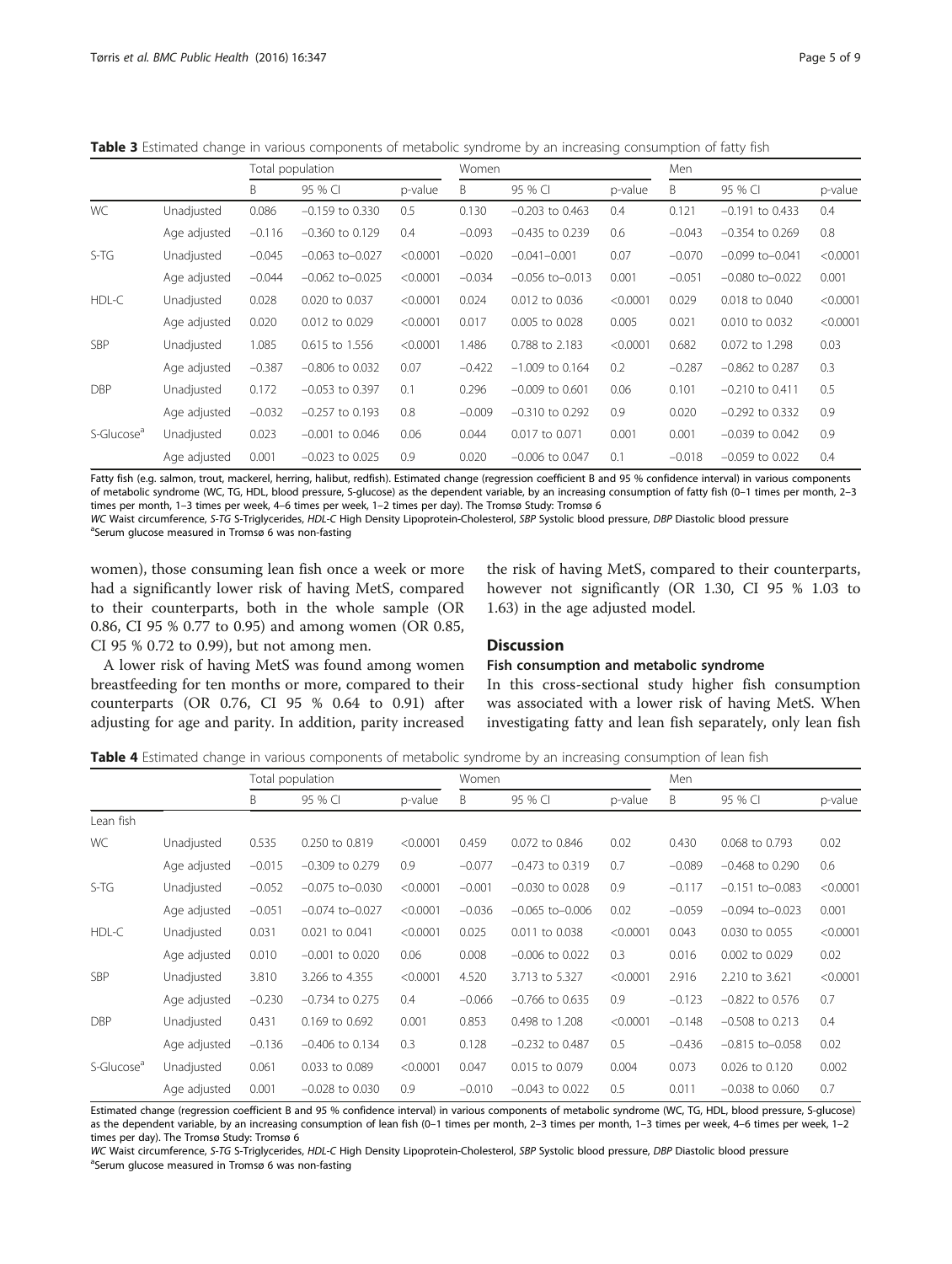| syndrome. The Tromsø Study: Tromsø 6 |                |          |      |              |          |
|--------------------------------------|----------------|----------|------|--------------|----------|
|                                      | Model          | B        | OR   | 95 % CI      | р        |
| Fatty and lean fish                  |                |          |      |              |          |
| Total                                | 1              | $-0.087$ | 0.92 | 0.83 to 1.02 | 0.1      |
| Women                                | 1              | 0.002    | 1.00 | 0.86 to 1.17 | 0.9      |
| Men                                  | 1              | $-0.159$ | 0.85 | 0.74 to 0.98 | 0.03     |
| Total                                | $\overline{2}$ | $-0.211$ | 0.81 | 0.73 to 0.90 | < 0.0001 |
| Women                                | $\overline{2}$ | $-0.184$ | 0.83 | 0.71 to 0.97 | 0.02     |
| Men                                  | $\overline{2}$ | $-0.206$ | 0.81 | 0.70 to 0.94 | 0.006    |
| Total                                | 3              | $-0.191$ | 0.83 | 0.74 to 0.93 | 0.001    |
| Women                                | 3              | $-0.203$ | 0.82 | 0.68 to 0.98 | 0.03     |
| Men                                  | 3              | $-0.162$ | 0.85 | 0.73 to 0.99 | 0.04     |
| Fatty fish                           |                |          |      |              |          |
| Total                                | 1              | $-0.019$ | 0.98 | 0.90 to 1.07 | 0.6      |
| Women                                | 1              | 0.049    | 1.05 | 0.93 to 1.18 | 0.4      |
| Men                                  | 1              | $-0.056$ | 0.95 | 0.84 to 1.06 | 0.3      |
| Total                                | $\overline{2}$ | $-0.063$ | 0.94 | 0.86 to 1.02 | 0.1      |
| Women                                | $\overline{2}$ | $-0.030$ | 0.97 | 0.86 to 1.10 | 0.6      |
| Men                                  | $\overline{2}$ | $-0.072$ | 0.93 | 0.83 to 1.05 | 0.2      |
| Total                                | 3              | $-0.028$ | 0.97 | 0.89 to 1.07 | 0.6      |
| Women                                | 3              | $-0.020$ | 0.98 | 0.85 to 1.13 | 0.8      |
| Men                                  | 3              | $-0.013$ | 0.99 | 0.87 to 1.12 | 0.8      |
| Lean fish                            |                |          |      |              |          |
| Total                                | 1              | $-0.035$ | 0.97 | 0.88 to 1.06 | 0.5      |
| Women                                | 1              | 0.060    | 1.06 | 0.93 to 1.22 | 0.4      |
| Men                                  | 1              | $-0.125$ | 0.88 | 0.78 to 1.00 | 0.06     |
| Total                                | $\overline{2}$ | $-0.137$ | 0.87 | 0.79 to 0.96 | 0.005    |
| Women                                | $\overline{2}$ | $-0.088$ | 0.92 | 0.80 to 1.05 | 0.2      |
| Men                                  | $\overline{2}$ | $-0.162$ | 0.85 | 0.74 to 0.97 | 0.02     |
| Total                                | 3              | $-0.156$ | 0.86 | 0.77 to 0.95 | 0.004    |

<span id="page-5-0"></span>Table 5 Fish consumption and associations with metabolic

OR and p-value by Logistic regression (binary) with metabolic syndrome as dependent and frequency of fish consumption as independent (less than once a week = 0/once a week or more = 1). Model 1: Unadjusted. Model 2: Age adjusted, Model 3: Further adjusted for physical activity, cod liver oil, and parity and lactation in women. Metabolic syndrome criteria by the JIS definition: Waist circumference ≥94 cm in men and ≥80 cm in women, Triglycerides ≥150 mg/dL (1.7 mmol/L), HDL cholesterol <40 mg/dL (1.0 mmol/L) in men and <50 mg/dL (1.3 mmol/L) in women, Glucose ≥100 mg/dL (5.5 mmol/L), Systolic blood pressure ≥130 mmHg and Diastolic blood pressure ≥85 mmHg. Serum glucose measured in Tromsø 6 was non-fasting. Fish consumption (less than once a week/once a week or more). Numbers of participants vary because of missing information variables. The Tromsø Study: Tromsø 6

Women 3 -0.165 0.85 0.72 to 0.99 0.04 Men 3 -0.134 0.88 0.76 to 1.01 0.07

consumption was associated with lower risk of having MetS. A few other studies have also reported associations between consumption of fish and MetS [[18](#page-7-0), [19, 24](#page-7-0), [25\]](#page-7-0). In a large Korean follow-up study ( $n = 3504$ ) they found that the risk of having MetS decreased among men who consumed fish daily, compared to those consuming fish less

than once a week (OR 0.43, 95 % CI 0.23 –0.83) [[18](#page-7-0)]. In this study associations between fish consumption (sum of dark- or white-meat fish and canned tuna) and incidence of MetS was investigated, among participants aged 40–69 years without MetS at baseline. They did, however, not find any association among women. This study defined MetS according to the Adult Treatment Panel III (ATP III) definition [[23](#page-7-0)], except for WC where alternative criteria were used [\[26\]](#page-7-0). Associations between fish consumption and MetS have also been observed in previous cross-sectional studies [\[19, 24](#page-7-0), [25](#page-7-0)]. To the best of our knowledge, only one study found associations between consumption of fish and MetS among women, indicating that there might be gender differences [\[19](#page-7-0)]. However, not all studies find associations between consumption of fish and lower MetS prevalence [\[27,](#page-7-0) [28](#page-8-0)].

In this study, lean fish consumption in particular seems to be associated with a lower risk of MetS and its components. Lean fish, such as cod, are considered a superior source of proteins, and have been associated with reduction in body weight [[29](#page-8-0)]. This effect may be due to their positive effect on satiety, which has been observed in a study comparing fish protein with other animal proteins [[30](#page-8-0)]. Dietary proteins regulate lipid metabolism, and have been seen to slow absorption and synthesis of lipids, and promote the lipid excretion [[31](#page-8-0)]. Fish proteins are easily digestible and rich in essential amino acids, and animal studies suggest that fish protein may have effects on both plasma and liver lipids [\[32](#page-8-0)]. Furthermore, consumption of proteins from fish might have beneficial effects on hyperglycaemia and hyperlipidaemia [[33, 34](#page-8-0)]. An improved insulin sensitivity in insulinresistant men and women consuming proteins from cod have also been observed, when compared to other animal proteins [\[35](#page-8-0)].

#### Gender differences in prevalence of metabolic syndrome

In this study the overall MetS prevalence was 23 %, and prevalence of MetS increased with age in line with other studies [[36](#page-8-0)]. One exception was men in the highest age group  $(\geq 70$  years), where the prevalence of MetS decreased. A decreased TG along with an increased age was found among men in this study. In men, aging is associated with a decline in testosterone [\[37](#page-8-0)], which has been associated with increased prevalence of obesity [[38](#page-8-0)] and MetS [[37](#page-8-0)]. Low testosterone levels have also been associated with higher TG levels among men [[39](#page-8-0)]. However, men with normal weight seems to have higher testosterone levels, compared to obese men [[37](#page-8-0)]. In this study a decrease in weight along with an increasing age among men was observed, which may have affected the lower prevalence of MetS in the oldest age groups in this study.

Previous evidence has indicated a 20 –30 % prevalence of MetS among the adult population in most countries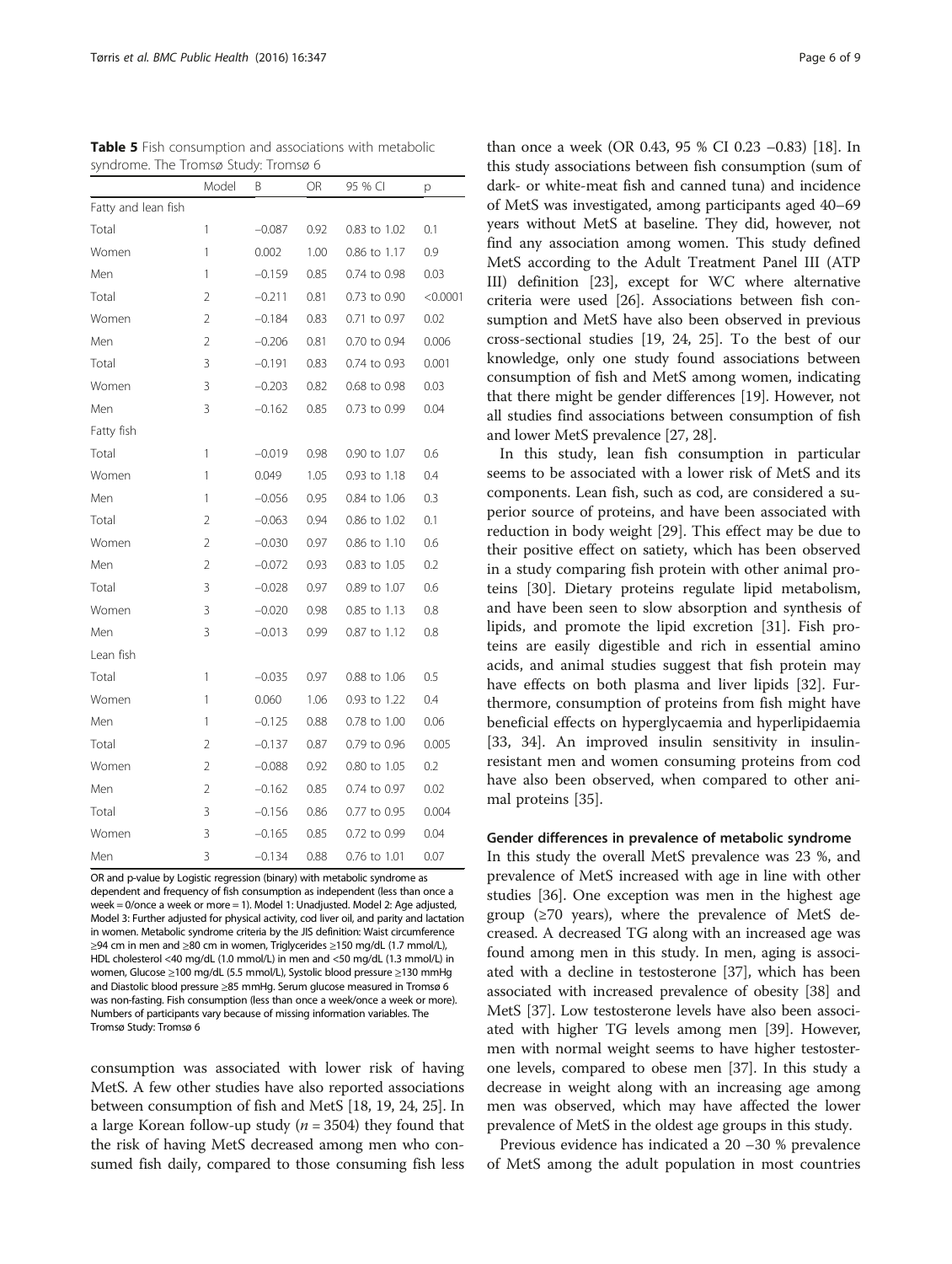[[40\]](#page-8-0). Other studies have also identified lower prevalence in a young population [[19](#page-7-0)], and higher prevalence among elder populations [[28\]](#page-8-0). In this study, women ≥70 years had a slightly higher prevalence of MetS, compared to men in the same age group. This is in line with other studies, that also found higher prevalence of MetS among women, compared to men [[41, 42\]](#page-8-0). Differences between men and women that occur during a lifespan may affect prevalence of MetS. Previously, both parity and an increasing number of children have been associated with higher risk of having MetS [[7\]](#page-7-0), and especially an increased central obesity have been observed in the transition from pre- to post menopause in women [\[8](#page-7-0)]. In this study, women also had a somewhat higher WC than men according to the MetS criteria for WC. Also insulin resistance and a more atherogenic lipid profile (decreased HDL-C, increased TG and low density lipoprotein) among women have been associated with the transition from pre- to post menopause [[8\]](#page-7-0). However, increased TG levels with increasing age have been reported both in men and women [[43\]](#page-8-0). Both testosterone levels and oestrogen levels changes over a lifespan, and have been associated with components of MetS [\[43](#page-8-0)]. Women also have higher HDL-C than men in all ages [[43\]](#page-8-0), which is reflected in the MetS definition [[4\]](#page-7-0). Previously, a decreased risk of MetS among women with a history of breastfeeding has been suggested [\[7](#page-7-0), [44\]](#page-8-0). In this study, fish consumption was associated with a lower risk of having MetS only among men in the crude model. However, after adjusting for parity and lactation among women in the multi adjusted models, associations between fish consumption and a lower risk of having MetS among women was observed. Further, lean fish seemed to be responsible for this association. In this study, women with a longer duration of lactation had lower risk of MetS. Lactation imposes a metabolic burden on women, due to the increased energy requirement [[45, 46](#page-8-0)], and changes that occur during pregnancy such as increased visceral fat, insulin resistance and increased TG levels, may reverse more quickly and more completely with lactation [\[44, 47](#page-8-0), [48\]](#page-8-0). Both parity and lactation may influence the results, and should therefore be adjusted for.

### Fish consumption and components of metabolic syndrome

In this study a higher consumption of fish was associated with a decreased TG, this in line with previous studies. Both in a prospective cohort study ( $n = 3,504$ ) [[18\]](#page-7-0), and in a cross-sectional studies consisting of women [[19](#page-7-0), [49](#page-8-0)]. However, higher consumption of fish has also been associated with higher TG level [\[27](#page-7-0)]. Nonetheless, none of these studies investigated fatty and lean fish separately. In this study, higher consumption of

fatty as well as lean fish was associated with a decreased TG. A randomized controlled trial from Norway, investigated if consumption of fatty (salmon) and lean (cod) could influence TG level among healthy adults  $(n = 30)$ , and found that both fatty and lean fish decreased TG level significantly [[50](#page-8-0)]. Also another randomized controlled trial recently found reduced serum TG among those consuming lean seafood, when investigating dietary protein sources ingested from lean seafood (cod) and non-seafood in a four weeks lean-seafood intervention [[51](#page-8-0)].

In this study a higher consumption of fish was also associated with an increased HDL-C, in line with previous studies [[18, 19](#page-7-0)]. However, the prospective Korean study found this association only among men [\[18](#page-7-0)], and the Iranian cross sectional study found this association in a population consisting of only women [\[19](#page-7-0)]. Further, none of these studies investigated fatty and lean fish separately, which was done in this study. However, no association was found between consumption of lean fish and HDL-C level in the Norwegian intervention study [\[50](#page-8-0)], who found a significant increase in HDL-C among those consuming fatty fish [\[50](#page-8-0)]. A low HDL-C level may be a pre-existing phase of MetS [\[52\]](#page-8-0), and there has been observed that adults with low HDL-C level were more susceptible to developing MetS over time in a five year follow-up ( $n = 4$  905) [[52\]](#page-8-0).

In agreement with other studies [[18, 19\]](#page-7-0), the present study did not find any association between fish consumption and WC after adjusting for age. In contrast, one intervention study investigating the effect of lean fish on CV risk factors in patients with MetS found that consumption of fish was associated with a reduced WC [[17\]](#page-7-0), indicating that this association is inconclusive.

In the present study an increasing consumption of fatty fish was associated with a significant lower SBP both in total population and among men and women, and consumption of lean fish was associated with a reduction in DBP among men. Higher fish consumption has previously also been associated with decreased blood pressure [[19, 20\]](#page-7-0). However, some studies only found associations between consumption of fish and a lower DBP [\[17](#page-7-0)].

In the present study higher consumption of fish was associated with increased glucose level, but the association did not remain significant after adjusting for age. However, the serum samples used in this study are nonfasting, which may have affected the results.

#### Strengths and limitations

The main strength of this population-based study is a large sample size. Moreover, all examinations, measurements, and laboratory work followed standardised procedures performed by trained health personnel [\[25](#page-7-0)]. However, associations in this study are investigated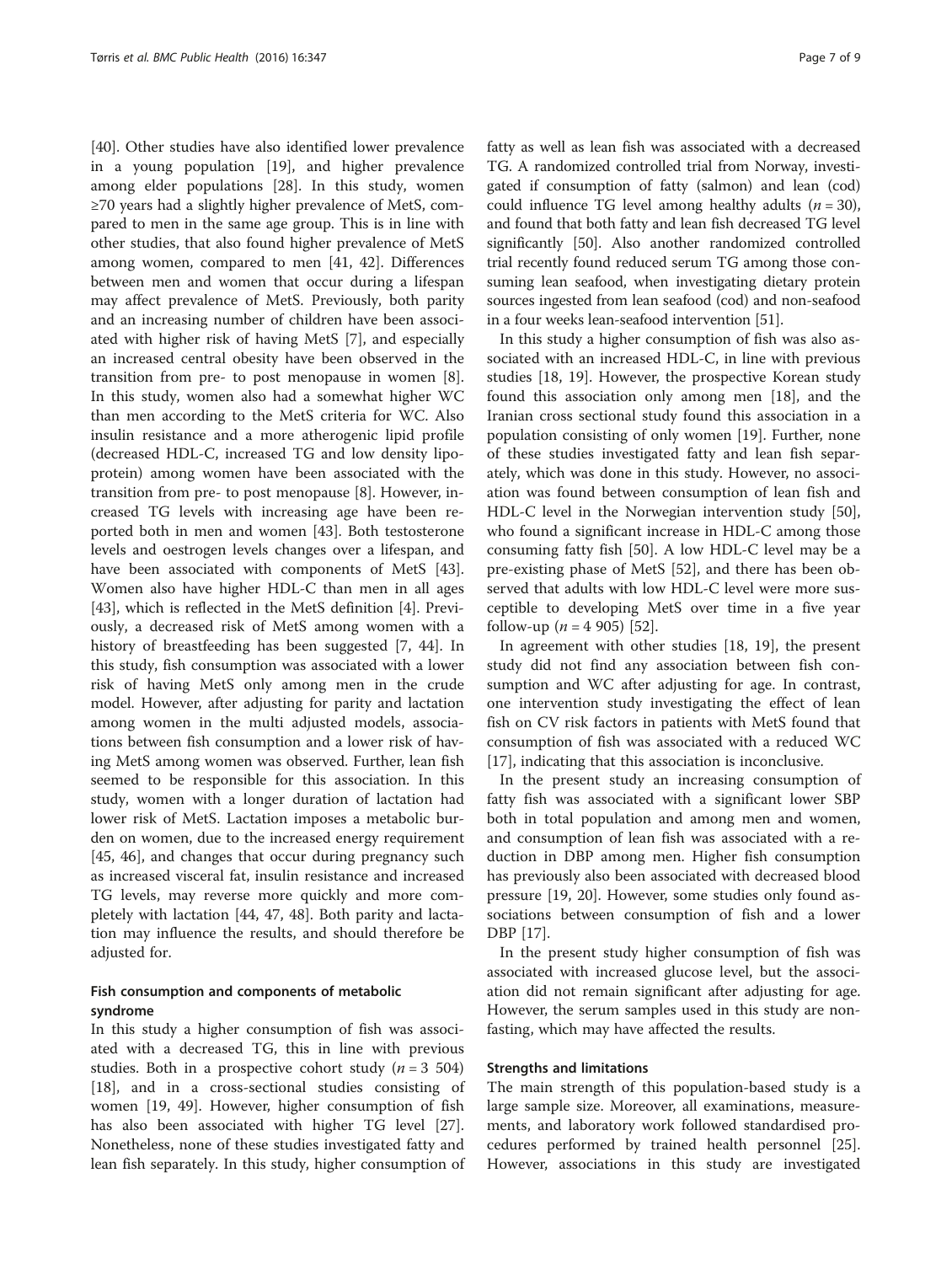<span id="page-7-0"></span>cross-sectional and can therefore not provide insights on causation between fish consumption and MetS. This study has no information on cooking method, and any positive health effects may diminish or vanish depending on how the meal is prepared. Furthermore, there is an overlap between fatty fish consumption and lean fish consumption, which may affect the result. Serum samples are non-fasting, and may therefore be less accurate according to the MetS definition.

#### Conclusions

In this study based on an adult population from Northern Norway, higher fish consumption and particularly lean fish consumption, was associated with a lower risk of having MetS. Moreover, both higher fatty fish consumption and lean fish consumption were associated with a decreased TG and an increased HDL-C. Further investigation is warranted to establish associations between fish consumption and MetS and its components, in particular with regard to further explore possible differences in how fatty and lean fish consumption may influence MetS risk.

#### Availability of data and materials

Available variables from the Tromsø Study (Tromsøs 1–6) may be viewed at the website [http://www.tromsostudy.com.](http://www.tromsostudy.com/)

#### Competing interests

The authors declare that they have no competing interests.

#### Authors' contributions

CT and MCS made substantial contributions to conception and design of the study. CT and MCS analysed the data, and CT drafted the main part of the manuscript. CT, MCS and MM were responsible for interpretation of the data, and revised the manuscript. All authors read and approved the final manuscript and take full responsibility for the final content. The manuscript's preparation was performed without a specific grant.

#### Author details

<sup>1</sup>Oslo and Akershus University College, Oslo, Norway. <sup>2</sup>Bjorknes University College, Oslo, Norway. <sup>3</sup>Institute of Basic Medical Sciences, University of Oslo, Blindern, Oslo, Norway.

#### Received: 2 December 2015 Accepted: 8 April 2016 Published online: 19 April 2016

#### References

- Ford ES, Giles WH, Mokdad AH. Increasing prevalence of the metabolic syndrome among u.s. Adults. Diabetes Care. 2004;27(10):2444–9.
- 2. Lim S, Shin H, Song JH, Kwak SH, Kang SM, Won Yoon J, Choi SH, Cho SI, Park KS, Lee HK, et al. Increasing prevalence of metabolic syndrome in Korea: the Korean National Health and Nutrition Examination Survey for 1998–2007. Diabetes Care. 2011;34(6):1323–8.
- 3. Alberti KG, Zimmet P, Shaw J. The metabolic syndrome–a new worldwide definition. Lancet. 2005;366(9491):1059–62.
- 4. Alberti KG, Eckel RH, Grundy SM, Zimmet PZ, Cleeman JI, Donato KA, Fruchart JC, James WP, Loria CM, Smith Jr SC. Harmonizing the metabolic syndrome: a joint interim statement of the International Diabetes Federation Task Force on Epidemiology and Prevention; National Heart, Lung, and Blood Institute; American Heart Association; World Heart Federation; International Atherosclerosis Society; and International Association for the Study of Obesity. Circulation. 2009;120(16):1640–5.
- 5. Potenza MV, Mechanick JI. The metabolic syndrome: definition, global impact, and pathophysiology. Nutrition Clin Practice. 2009;24(5):560–77.
- 6. Cornier MA, Dabelea D, Hernandez TL, Lindstrom RC, Steig AJ, Stob NR, Van Pelt RE, Wang H, Eckel RH. The metabolic syndrome. Endocr Rev. 2008;29(7):777–822.
- 7. Cohen A, Pieper CF, Brown AJ, Bastian LA. Number of children and risk of metabolic syndrome in women. J Womens Health (Larchmt). 2006;15(6):763–73.
- 8. Carr MC. The emergence of the metabolic syndrome with menopause. J Clin Endocrinology Metabolism. 2003;88(6):2404–11.
- 9. He K, Song Y, Daviglus ML, Liu K, Van Horn L, Dyer AR, Greenland P. Accumulated evidence on fish consumption and coronary heart disease mortality: a meta-analysis of cohort studies. Circulation. 2004;109(22):2705–11.
- 10. Hu FB, Cho E, Rexrode KM, Albert CM, Manson JE. Fish and long-chain omega-3 fatty acid intake and risk of coronary heart disease and total mortality in diabetic women. Circulation. 2003;107(14):1852–7.
- 11. He K, Song Y, Daviglus ML, Liu K, Van Horn L, Dyer AR, Goldbourt U, Greenland P. Fish consumption and incidence of stroke: a meta-analysis of cohort studies. Stroke. 2004;35(7):1538–42.
- 12. Zheng J, Huang T, Yu Y, Hu X, Yang B, Li D. Fish consumption and CHD mortality: an updated meta-analysis of seventeen cohort studies. Public Health Nutr. 2012;15(4):725–37.
- 13. Mozaffarian D, Wu JH. Omega-3 fatty acids and cardiovascular disease: effects on risk factors, molecular pathways, and clinical events. J Am Coll Cardiol. 2011;58(20):2047–67.
- 14. Alexander J, Vitenskapskomiteen for m. A comprehensive assessment of fish and other seafood in the Norwegian diet. Oslo: Vitenskapskomiteen for mattrygghet; 2007.
- 15. Lund EK. Health benefits of seafood; is it just the fatty acids? Food Chem. 2013;140(3):413–20.
- 16. Tørris C, Molin M, Cvancarova Småstuen M. Fish consumption and its possible preventive role on the development and prevalence of metabolic syndrome a systematic review. Diabetology Metabolic Syndrome. 2014;6:112.
- 17. Vazquez C, Botella-Carretero JI, Corella D, Fiol M, Lage M, Lurbe E, Richart C, Fernandez-Real JM, Fuentes F, Ordonez A, et al. White fish reduces cardiovascular risk factors in patients with metabolic syndrome: the WISH-CARE study, a multicenter randomized clinical trial. Nutr Metab Cardiovasc Dis. 2014;24(3):328–35.
- 18. Baik I, Abbott RD, Curb JD, Shin C. Intake of fish and n-3 fatty acids and future risk of metabolic syndrome. J Am Dietetic Assoc. 2010;110(7):1018–26.
- 19. Zaribaf F, Falahi E, Barak F, Heidari M, Keshteli AH, Yazdannik A, Esmaillzadeh A. Fish consumption is inversely associated with the metabolic syndrome. Eur J Clin Nutr. 2014;68(4):474–80.
- 20. Erkkila AT, Schwab US, de Mello VD, Lappalainen T, Mussalo H, Lehto S, Kemi V, Lamberg-Allardt C, Uusitupa MI. Effects of fatty and lean fish intake on blood pressure in subjects with coronary heart disease using multiple medications. Eur J Nutr. 2008;47(6):319–28.
- 21. Jacobsen BK, Eggen AE, Mathiesen EB, Wilsgaard T, Njolstad I. Cohort profile: the Tromso Study. Int J Epidemiol. 2012;41(4):961–7.
- 22. Eggen AE, Mathiesen EB, Wilsgaard T, Jacobsen BK, Njolstad I. The sixth survey of the Tromso Study (Tromso 6) in 2007–08: collaborative research in the interface between clinical medicine and epidemiology: study objectives, design, data collection procedures, and attendance in a multipurpose population-based health survey. Scand J Public Health. 2013;41(1):65–80.
- 23. Grundy SM, Cleeman JI, Daniels SR, Donato KA, Eckel RH, Franklin BA, Gordon DJ, Krauss RM, Savage PJ, Smith Jr SC, et al. Diagnosis and management of the metabolic syndrome: an American Heart Association/ National Heart, Lung, and Blood Institute Scientific Statement. Circulation. 2005;112(17):2735–52.
- 24. Kouki R, Schwab U, Hassinen M, Komulainen P, Heikkila H, Lakka TA, Rauramaa R. Food consumption, nutrient intake and the risk of having metabolic syndrome: the DR's EXTRA Study. EurJ Clin Nutr. 2011;65(3):368–77.
- 25. Ruidavets JB, Bongard V, Dallongeville J, Arveiler D, Ducimetiere P, Perret B, Simon C, Amouyel P, Ferrieres J. High consumptions of grain, fish, dairy products and combinations of these are associated with a low prevalence of metabolic syndrome. J Epidemiol Community Health. 2007;61(9):810–7.
- 26. Baik I. Optimal cutoff points of waist circumference for the criteria of abdominal obesity: comparison with the criteria of the International Diabetes Federation. Circulation J. 2009;73(11):2068–75.
- 27. Lai YH, Petrone AB, Pankow JS, Arnett DK, North KE, Ellison RC, Hunt SC, Djousse L: Association of dietary omega-3 fatty acids with prevalence of metabolic syndrome: The National Heart, Lung, and Blood Institute Family Heart Study. Clinical nutrition 2013;32(6):966-69.